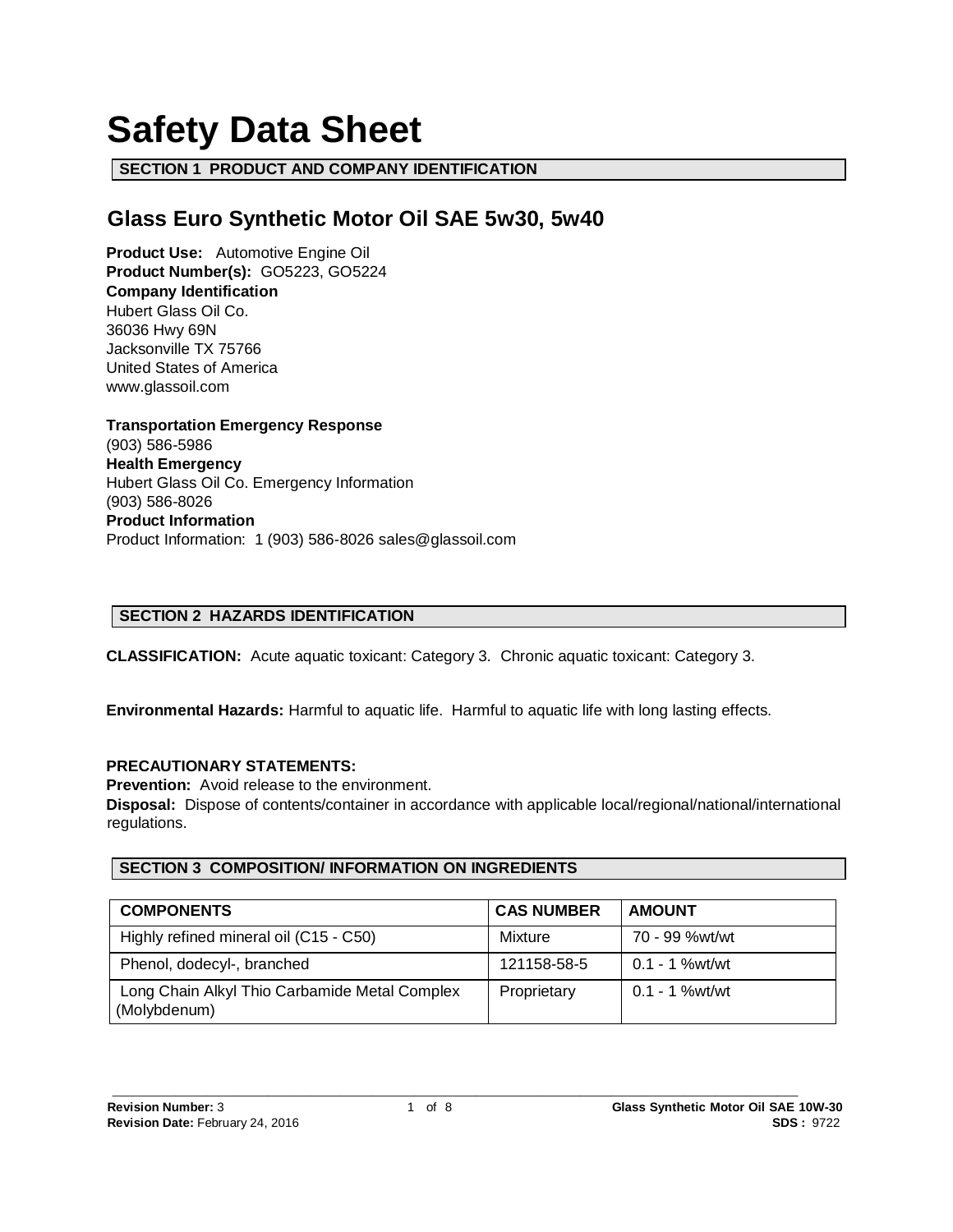# **SECTION 4 FIRST AID MEASURES**

#### **Description of first aid measures**

**Eye:** No specific first aid measures are required. As a precaution, remove contact lenses, if worn, and flush eyes with water.

**Skin:** No specific first aid measures are required. As a precaution, remove clothing and shoes if contaminated. To remove the material from skin, use soap and water. Discard contaminated clothing and shoes or thoroughly clean before reuse.

**Ingestion:** No specific first aid measures are required. Do not induce vomiting. As a precaution, get medical advice.

**Inhalation:** No specific first aid measures are required. If exposed to excessive levels of material in the air, move the exposed person to fresh air. Get medical attention if coughing or respiratory discomfort occurs.

# **Most important symptoms and effects, both acute and delayed IMMEDIATE SYMPTOMS AND HEALTH EFFECTS**

**Eye:** Not expected to cause prolonged or significant eye irritation.

**Skin:** Contact with the skin is not expected to cause prolonged or significant irritation. Contact with the skin is not expected to cause an allergic skin response. Not expected to be harmful to internal organs if absorbed through the skin.

**Ingestion:** Not expected to be harmful if swallowed.

**Inhalation:** Not expected to be harmful if inhaled. Contains a petroleum-based mineral oil. May cause respiratory irritation or other pulmonary effects following prolonged or repeated inhalation of oil mist at airborne levels above the recommended mineral oil mist exposure limit. Symptoms of respiratory irritation may include coughing and difficulty breathing.

# **DELAYED OR OTHER SYMPTOMS AND HEALTH EFFECTS:** Not classified.

#### **Indication of any immediate medical attention and special treatment needed**  Not applicable.

# **SECTION 5 FIRE FIGHTING MEASURES**

**EXTINGUISHING MEDIA:** Use water fog, foam, dry chemical or carbon dioxide (CO2) to extinguish flames.

# **PROTECTION OF FIRE FIGHTERS:**

**Fire Fighting Instructions:** This material will burn although it is not easily ignited. See Section 7 for proper handling and storage. For fires involving this material, do not enter any enclosed or confined fire space without proper protective equipment, including self-contained breathing apparatus. **Combustion Products:** Highly dependent on combustion conditions. A complex mixture of airborne solids, liquids, and gases including carbon monoxide, carbon dioxide, and unidentified organic compounds will be evolved when this material undergoes combustion.

# **SECTION 6 ACCIDENTAL RELEASE MEASURES**

**Protective Measures:** Eliminate all sources of ignition in vicinity of spilled material.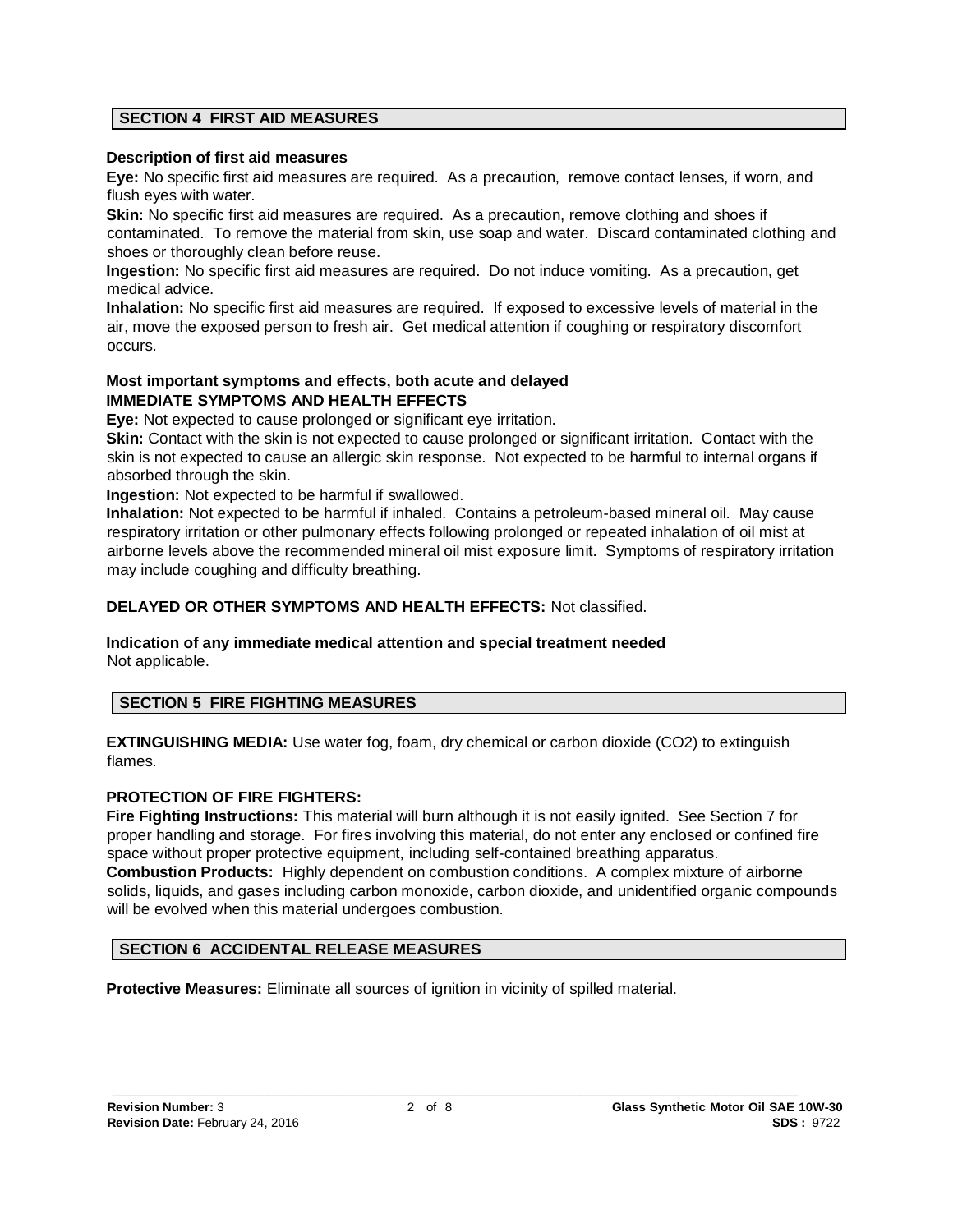**Spill Management:** Stop the source of the release if you can do it without risk. Contain release to prevent further contamination of soil, surface water or groundwater. Clean up spill as soon as possible, observing precautions in Exposure Controls/Personal Protection. Use appropriate techniques such as applying non-combustible absorbent materials or pumping. Where feasible and appropriate, remove contaminated soil. Place contaminated materials in disposable containers and dispose of in a manner consistent with applicable regulations.

**Reporting:** Report spills to local authorities as appropriate or required.

# **SECTION 7 HANDLING AND STORAGE**

**Precautionary Measures:** Do not get in eyes, on skin, or on clothing. Keep out of the reach of children. Wash thoroughly after handling.

**General Handling Information:** Avoid contaminating soil or releasing this material into sewage and drainage systems and bodies of water.

**Static Hazard:** Electrostatic charge may accumulate and create a hazardous condition when handling this material. To minimize this hazard, bonding and grounding may be necessary but may not, by themselves, be sufficient. Review all operations which have the potential of generating and accumulating an electrostatic charge and/or a flammable atmosphere (including tank and container filling, splash filling, tank cleaning, sampling, gauging, switch loading, filtering, mixing, agitation, and vacuum truck operations) and use appropriate mitigating procedures. For more information, refer to OSHA Standard 29 CFR 1910.106, 'Flammable and Combustible Liquids', National Fire Protection Association (NFPA 77, 'Recommended Practice on Static Electricity', and/or the American Petroleum Institute (API) Recommended Practice 2003, 'Protection Against Ignitions Arising Out of Static, Lightning, and Stray Currents'.

**Container Warnings:** Container is not designed to contain pressure. Do not use pressure to empty container or it may rupture with explosive force. Empty containers retain product residue (solid, liquid, and/or vapor) and can be dangerous. Do not pressurize, cut, weld, braze, solder, drill, grind, or expose such containers to heat, flame, sparks, static electricity, or other sources of ignition. They may explode and cause injury or death. Empty containers should be completely drained, properly closed, and promptly returned to a drum reconditioner or disposed of properly.

# **SECTION 8 EXPOSURE CONTROLS/PERSONAL PROTECTION**

# **GENERAL CONSIDERATIONS:**

Consider the potential hazards of this material (see Section 3), applicable exposure limits, job activities, and other substances in the work place when designing engineering controls and selecting personal protective equipment. If engineering controls or work practices are not adequate to prevent exposure to harmful levels of this material, the personal protective equipment listed below is recommended. The user should read and understand all instructions and limitations supplied with the equipment since protection is usually provided for a limited time or under certain circumstances.

# **ENGINEERING CONTROLS:**

Use in a well-ventilated area.

# **PERSONAL PROTECTIVE EQUIPMENT**

**Eye/Face Protection:** No special eye protection is normally required. Where splashing is possible, wear safety glasses with side shields as a good safety practice.

**Skin Protection:** No special protective clothing is normally required. Where splashing is possible, select protective clothing depending on operations conducted, physical requirements and other substances in the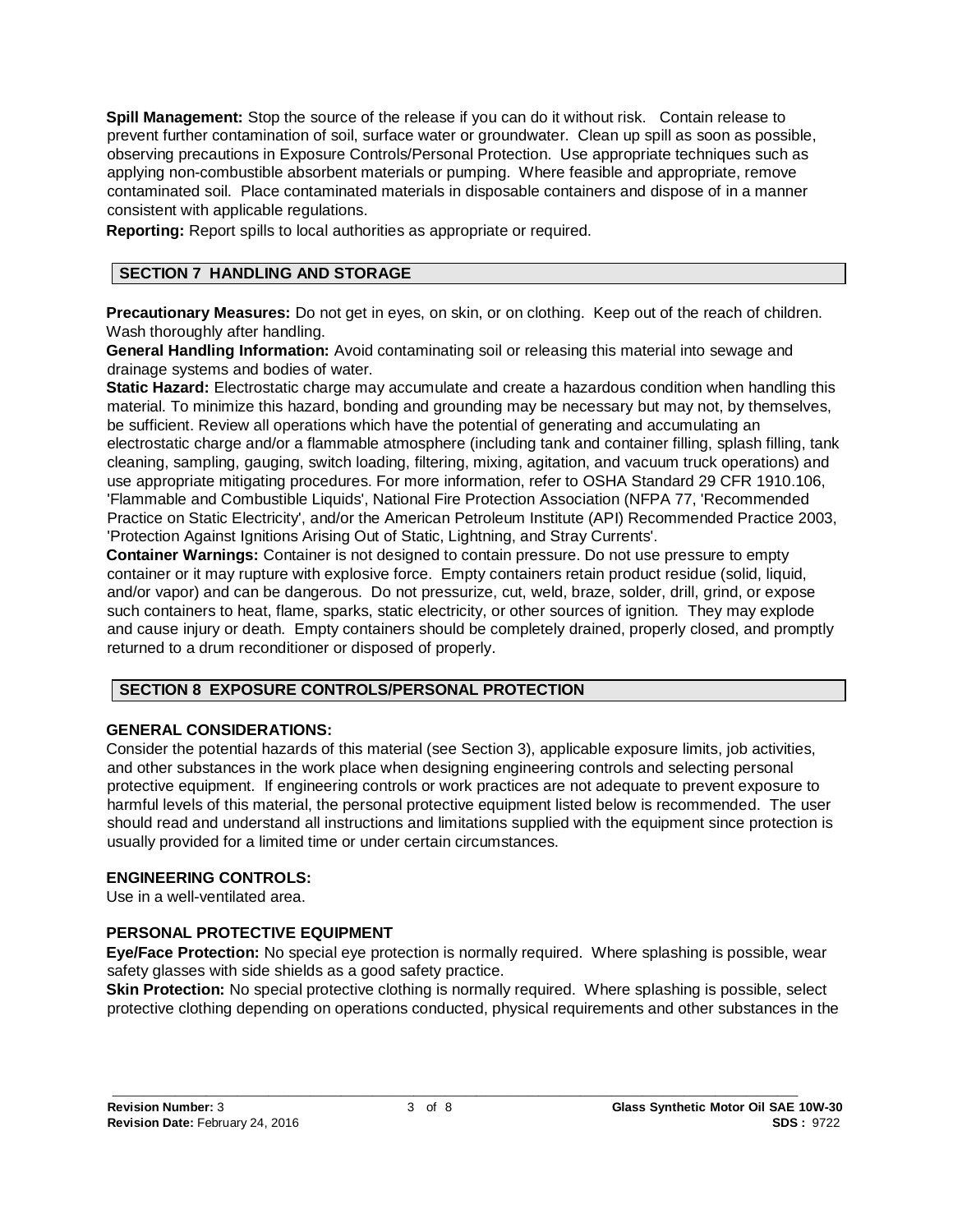workplace. Suggested materials for protective gloves include: 4H (PE/EVAL), Nitrile Rubber, Silver Shield, Viton.

**Respiratory Protection:** No respiratory protection is normally required.

If user operations generate an oil mist, determine if airborne concentrations are below the occupational exposure limit for mineral oil mist. If not, wear an approved respirator that provides adequate protection from the measured concentrations of this material. For air-purifying respirators use a particulate cartridge. Use a positive pressure air-supplying respirator in circumstances where air-purifying respirators may not provide adequate protection.

# **Occupational Exposure Limits:**

| Component                                | Agency       | TWA                | <b>STEL</b>       | <b>Ceiling</b> | <b>Notation</b> |
|------------------------------------------|--------------|--------------------|-------------------|----------------|-----------------|
| Highly refined mineral oil (C15 -<br>C50 | <b>ACGIH</b> | $5 \text{ mg/m}$ 3 | $10 \text{ mg/m}$ | $- -$          | $-$             |
| Highly refined mineral oil (C15 -<br>C50 | OSHA Z-1     | $5 \text{ mg/m}$ 3 | $-$               | $- -$          | $-$             |

Consult local authorities for appropriate values.

# **SECTION 9 PHYSICAL AND CHEMICAL PROPERTIES**

# **Attention: the data below are typical values and do not constitute a specification.**

**Color:** Light to Brown **Physical State: Liquid Odor:** Petroleum odor **Odor Threshold:** No data available **pH:** Not Applicable **Vapor Pressure:** <0.01 mmHg @ 37.8 °C (100 °F) **Vapor Density (Air = 1):** >1 **Initial Boiling Point:** 315°C (599°F) **Solubility:** Soluble in hydrocarbons; insoluble in water **Freezing Point:** Not Applicable **Melting Point:** No data available **Specific Gravity:** 7 @ 15.6°C (60.1°F) / 15.6°C (60.1°F) (Typical) **Density:** 0.85 kg/l @ 15°C (59°F) (Typical) **Viscosity:** 41.6 - 63.2 mm2/s @ 40°C (104°F) **Evaporation Rate:** No data available **Decomposition temperature:** No Data Available **Octanol/Water Partition Coefficient:** No data available

# **FLAMMABLE PROPERTIES:**

**Flammability (solid, gas):** No Data Available

**Flashpoint:** (Cleveland Open Cup) 200 °C (392 °F) Minimum **Autoignition:** No data available **Flammability (Explosive) Limits (% by volume in air):** Lower: Not Applicable Upper: Not Applicable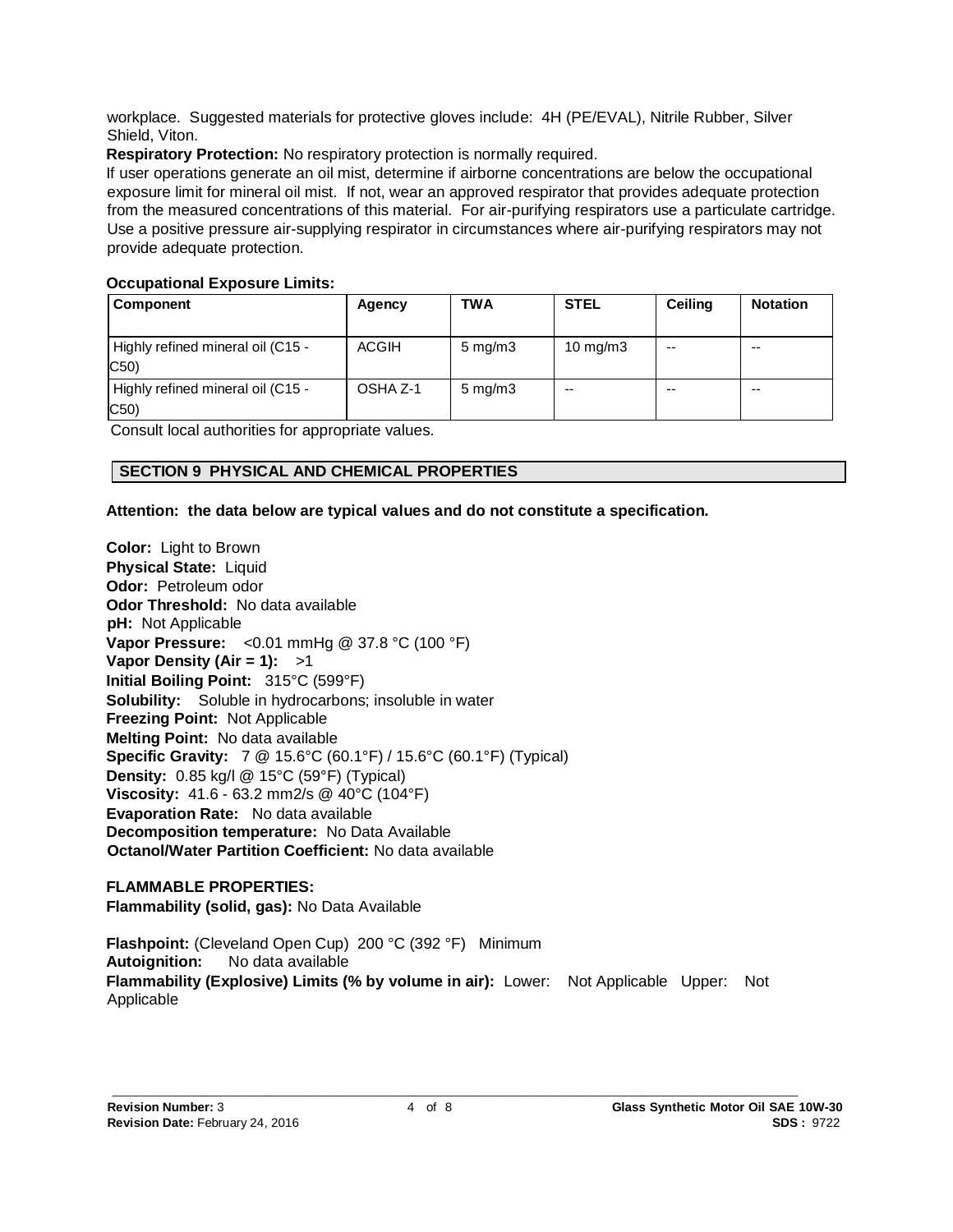# **SECTION 10 STABILITY AND REACTIVITY**

**Reactivity:** This material is not expected to react.

**Chemical Stability:** This material is considered stable under normal ambient and anticipated storage and handling conditions of temperature and pressure.

**Incompatibility With Other Materials:** May react with strong acids or strong oxidizing agents, such as chlorates, nitrates, peroxides, etc.

**Hazardous Decomposition Products:** None known (None expected) **Hazardous Polymerization:** Hazardous polymerization will not occur.

# **SECTION 11 TOXICOLOGICAL INFORMATION**

**Information on toxicological effects**

**Serious Eye Damage/Irritation:** The eye irritation hazard is based on evaluation of data for product components.

**Skin Corrosion/Irritation:** The skin irritation hazard is based on evaluation of data for product components.

**Skin Sensitization:** The skin sensitization hazard is based on evaluation of data for product components.

**Acute Dermal Toxicity:** The acute dermal toxicity hazard is based on evaluation of data for product components.

**Acute Oral Toxicity:** The acute oral toxicity hazard is based on evaluation of data for product components.

**Acute Inhalation Toxicity:** The acute inhalation toxicity hazard is based on evaluation of data for product components.

**Acute Toxicity Estimate:** Not Determined

**Germ Cell Mutagenicity:** The hazard evaluation is based on data for components or a similar material.

**Carcinogenicity:** The hazard evaluation is based on data for components or a similar material.

**Reproductive Toxicity:** The hazard evaluation is based on data for components or a similar material.

**Specific Target Organ Toxicity - Single Exposure:** The hazard evaluation is based on data for components or a similar material.

**Specific Target Organ Toxicity - Repeated Exposure:** The hazard evaluation is based on data for components or a similar material.

# **ADDITIONAL TOXICOLOGY INFORMATION:**

This product contains petroleum base oils which may be refined by various processes including severe solvent extraction, severe hydrocracking, or severe hydrotreating. None of the oils requires a cancer warning under the OSHA Hazard Communication Standard (29 CFR 1910.1200). These oils have not been listed in the National Toxicology Program (NTP) Annual Report nor have they been classified by the International Agency for Research on Cancer (IARC) as; carcinogenic to humans (Group 1), probably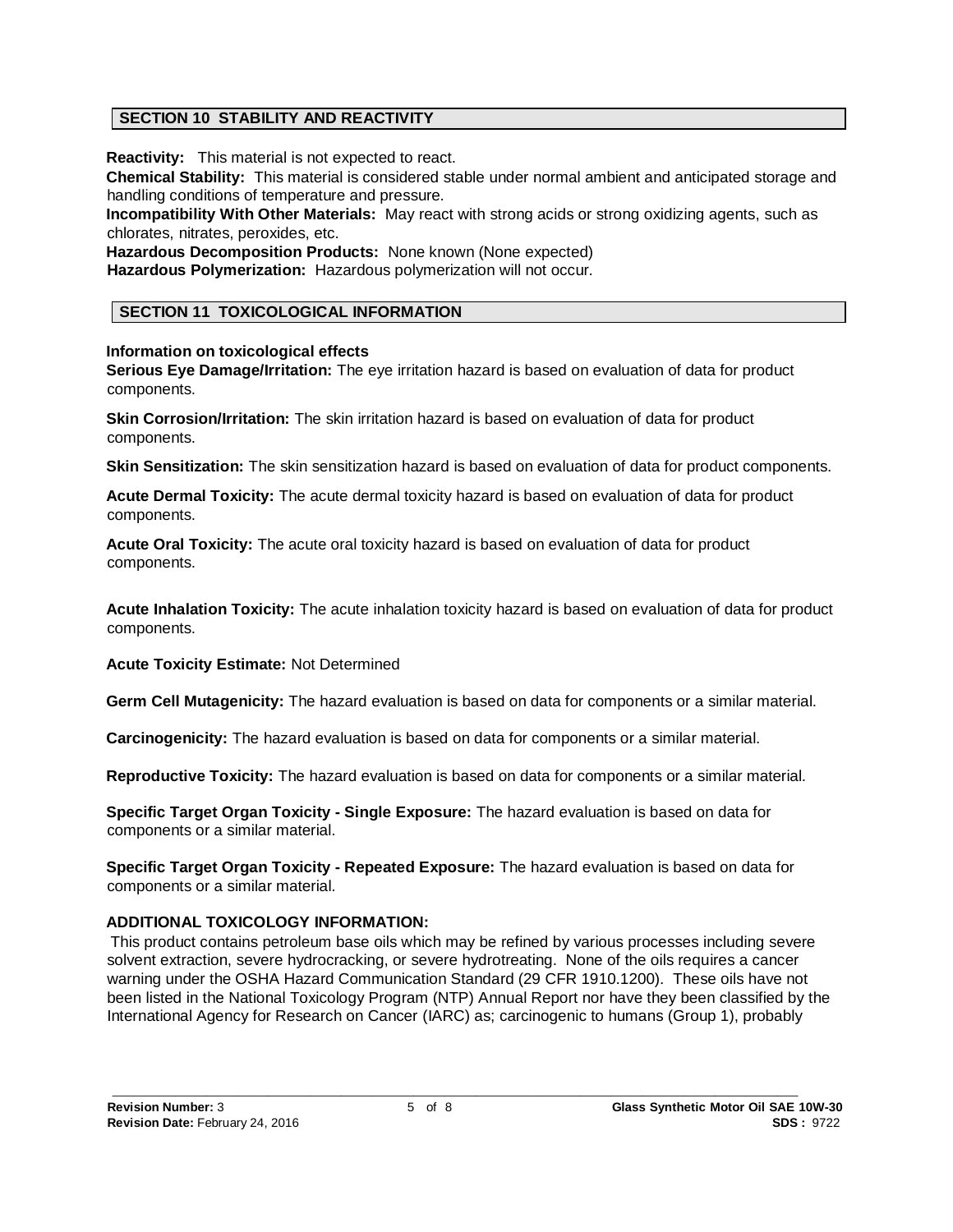carcinogenic to humans (Group 2A), or possibly carcinogenic to humans (Group 2B). These oils have not been classified by the American Conference of Governmental Industrial Hygienists (ACGIH) as: confirmed human carcinogen (A1), suspected human carcinogen (A2), or confirmed animal carcinogen with unknown relevance to humans (A3).

During use in engines, contamination of oil with low levels of cancer-causing combustion products occurs. Used motor oils have been shown to cause skin cancer in mice following repeated application and continuous exposure. Brief or intermittent skin contact with used motor oil is not expected to have serious effects in humans if the oil is thoroughly removed by washing with soap and water.

# **SECTION 12 ECOLOGICAL INFORMATION**

# **ECOTOXICITY**

The ecotoxicity hazard is based on an evaluation of data for the components or a similar material. The product has not been tested. The statement has been derived from the properties of the individual components.

# **MOBILITY** No

data available.

# **PERSISTENCE AND DEGRADABILITY**

This material is not expected to be readily biodegradable. The product has not been tested. The statement has been derived from the properties of the individual components.

# **POTENTIAL TO BIOACCUMULATE**

Bioconcentration Factor: No data available. Octanol/Water Partition Coefficient: No data available

# **SECTION 13 DISPOSAL CONSIDERATIONS**

Use material for its intended purpose or recycle if possible. Oil collection services are available for used oil recycling or disposal. Place contaminated materials in containers and dispose of in a manner consistent with applicable regulations. Contact your sales representative or local environmental or health authorities for approved disposal or recycling methods.

# **SECTION 14 TRANSPORT INFORMATION**

The description shown may not apply to all shipping situations. Consult 49CFR, or appropriate Dangerous Goods Regulations, for additional description requirements (e.g., technical name) and mode-specific or quantity-specific shipping requirements.

**DOT Shipping Description:** NOT REGULATED AS A HAZARDOUS MATERIAL UNDER 49 CFR

**IMO/IMDG Shipping Description:** NOT REGULATED AS DANGEROUS GOODS FOR TRANSPORT UNDER THE IMDG CODE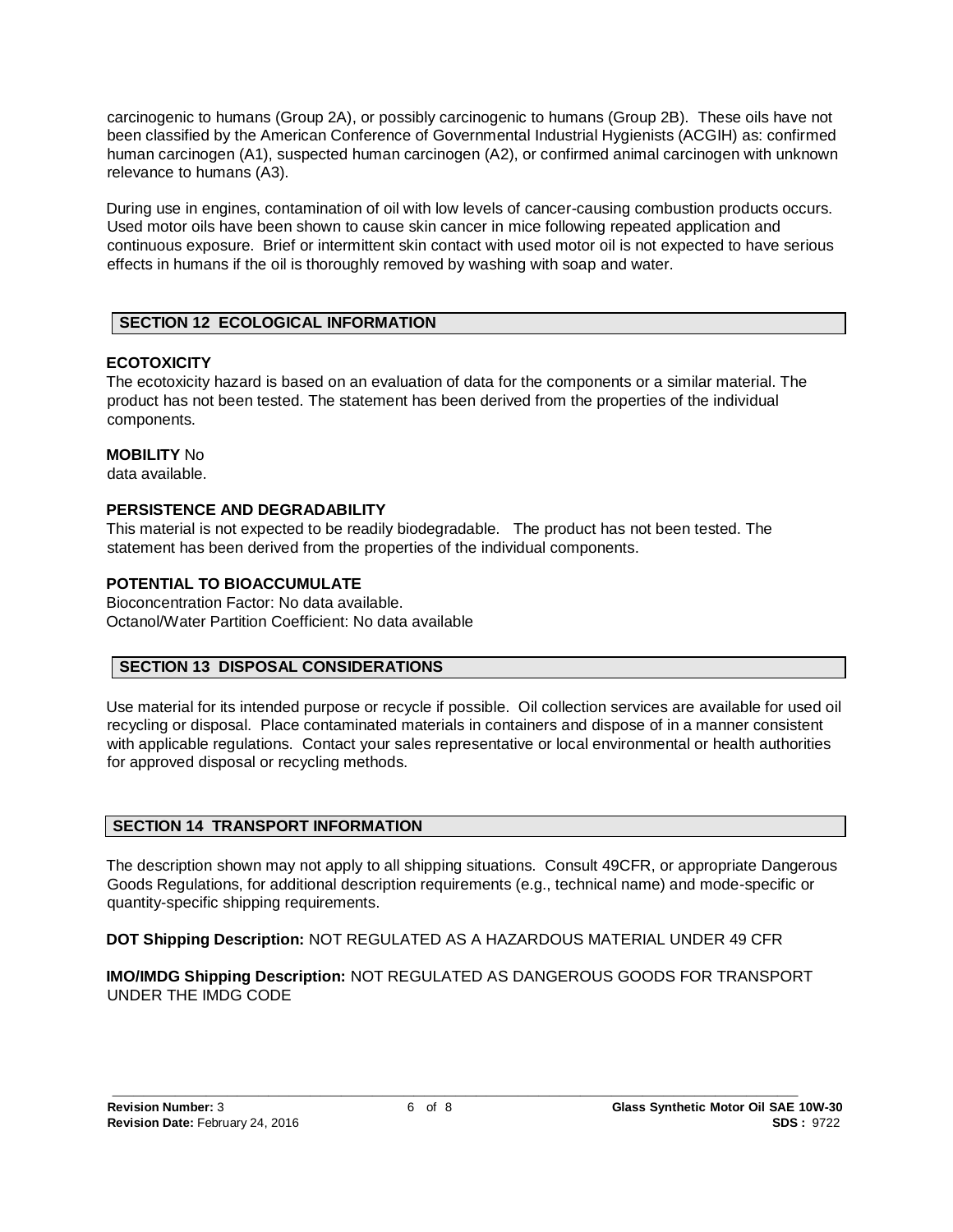#### **ICAO/IATA Shipping Description:** NOT REGULATED AS DANGEROUS GOODS FOR TRANSPORT UNDER ICAO **Transport in bulk according to Annex II of MARPOL 73/78 and the IBC code:** Not applicable

| <b>SECTION 15 REGULATORY INFORMATION</b>          |                                                      |           |  |  |
|---------------------------------------------------|------------------------------------------------------|-----------|--|--|
| EPCRA 311/312 CATEGORIES:                         | Immediate (Acute) Health Effects:<br>1.              | <b>NO</b> |  |  |
|                                                   | Delayed (Chronic) Health Effects:<br>2.              | NO.       |  |  |
|                                                   | Fire Hazard:<br>3.                                   | NO.       |  |  |
|                                                   | Sudden Release of Pressure Hazard:<br>$\mathbf{4}$ . | NO.       |  |  |
|                                                   | Reactivity Hazard:<br>5.                             | <b>NO</b> |  |  |
| REGULATORY LISTS SEARCHED:<br>$01-1=IARC$ Group 1 | $03 = EPCRA$ 313                                     |           |  |  |
| 01-2A=IARC Group 2A                               | 04=CA Proposition 65                                 |           |  |  |
| 01-2B=IARC Group 2B                               | $05 = MA$ RTK                                        |           |  |  |
| 02=NTP Carcinogen                                 | 06=NJ RTK                                            |           |  |  |

No components of this material were found on the regulatory lists above.

07=PA RTK

# **CHEMICAL INVENTORIES:**

All components comply with the following chemical inventory requirements: AICS (Australia), DSL (Canada), ENCS (Japan), IECSC (China), KECI (Korea), PICCS (Philippines), TSCA (United States). One or more components is listed on ELINCS (European Union). Secondary notification by the importer may be required. All other components are listed or exempted from listing on EINECS.

# **NEW JERSEY RTK CLASSIFICATION:**

Under the New Jersey Right-to-Know Act L. 1983 Chapter 315 N.J.S.A. 34:5A-1 et. seq., the product is to be identified as follows: PETROLEUM OIL (Motor oil)

| <b>SECTION 16 OTHER INFORMATION</b> |  |
|-------------------------------------|--|
|-------------------------------------|--|

**NFPA RATINGS:** Health: 0 Flammability: 1 Reactivity: 0

**HMIS RATINGS:** Health: 1 Flammability: 1 Reactivity: 0

(0-Least, 1-Slight, 2-Moderate, 3-High, 4-Extreme, PPE:- Personal Protection Equipment Index recommendation, \*- Chronic Effect Indicator). These values are obtained using the guidelines or published evaluations prepared by the National Fire Protection Association (NFPA) or the National Paint and Coating Association (for HMIS ratings).

**LABEL RECOMMENDATION:** Label Category : ENGINE OIL 1 - ENG1